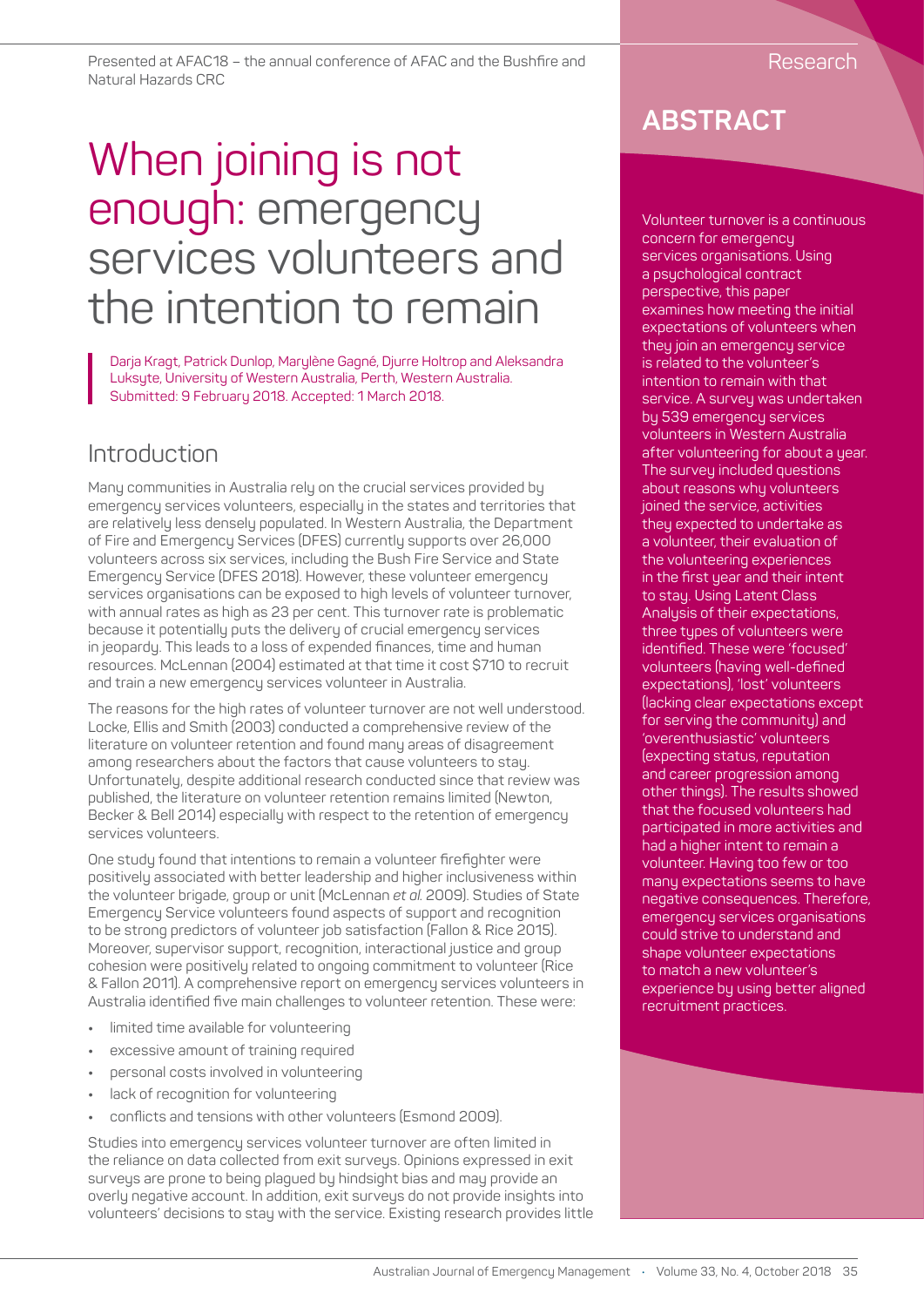theoretical guidance as to how to identify volunteers who are at risk of leaving the service, nor the initiatives to improve volunteer experiences with the service.

This paper builds on the theoretical framework of the 'psychological contract' (Rousseau 1995) to explore how emergency services volunteer expectations shape first-year experiences of volunteering and influence intentions to remain with the service. An innovative data analytic technique—Latent Class Analysis (LCA)—was used to identify distinct profiles or 'types' of volunteers based on their reasons to join and their expectations of the volunteering role. Grounded in the psychological contract perspective, an explanation is provided of how mismatched volunteer expectations may lead to higher turnover. Practical guidance for managers to identify volunteers at risk of leaving and ways to retain these volunteers in the service is offered.

#### Literature review

Extant research conducted with emergency services volunteers in Australia offers suggestions as to why volunteers leave. A study of volunteer firefighters in South Australia and Victoria suggests that dissatisfaction with the volunteer role accounts for about 25 per cent of those withdrawing from volunteering (McLennan *et al*. 2009). But why do volunteers become dissatisfied with the role? If volunteer initial expectations of the role and the purpose of the organisation do not match their actual experiences, they may become disenchanted and, thus leave the service.

In a volunteering context, the psychological contract refers to the obligations, rights and rewards that a volunteer believes he or she is owed in return for continued work and loyalty to a manager, group, team or organisation (Rousseau 1995). In other words, a psychological contract is what a volunteer *expects* the volunteering experience to be like, based on what was promised by a manager, group, team or organisation.

In contrast to a traditional written contract, the psychological contract:

- **•** is implicit rather than explicit
- **•** can be shaped by experiences the volunteer has before and during the volunteering experience
- **•** can be unique for every volunteer rather than standardised for all volunteers (Stirling, Kilpatrick & Orpin 2011).

When a volunteer perceives a psychological contract breach, they may feel that trust has been violated and may respond with aggressiveness, negative behaviour and/or leave the service (Vantilborgh 2015). For example, Vantilborgh and colleagues (2012) found that helping other volunteers was perceived as an integral part of the volunteering role, although this task was not expected when joining an organisation. Consequently, some volunteers did not want to undertake this additional task, presumably as a way of reconciling a psychological contract breach.

It is important for organisations managing volunteers to understand that the 'terms' of a volunteer's psychological contract can be formed even before the organisation has interacted with that volunteer. For example, strong stereotypes about a volunteering role (e.g. firefighters rescuing people from burning buildings) might create expectations, accurate or otherwise, about the volunteering experience and what needs or goals might be satisfied by that experience. Recruitment messages and activities will also impact on the expectations volunteers have about a volunteering role.

After a volunteer is recruited, their psychological contract is influenced during 'socialisation' experiences. Effective socialisation transforms a volunteer from being an 'outsider' to an 'insider'. Socialisation is the process through which 'an individual acquires the social knowledge and skills necessary to assume an organisational role' (Van Maanen & Schein 1979, p. 211). Socialisation can include induction, onboarding (i.e. the process of integrating volunteers into the team) and training. During these activities, psychological contracts can be solidified or transformed. There is also a risk of psychological contract breach if these early activities do not meet the expectations a volunteer had before or during recruitment.

A psychological contract will continue to evolve as a volunteer becomes familiar with a manager, group or organisation. However, it is perhaps the pre-recruitment, recruitment and socialisation experiences that will determine most strongly a volunteer's intent to remain with an organisation. Therefore, to reduce premature turnover, it is firstly important to understand what volunteer experiences are in his or her early tenure and how these experiences match (or fail to match) the volunteer's expectations. This study addresses this issue by identifying the expectation profiles of first-year emergency services volunteers and examines how these relate to intentions to remain with a service.

# Method

In partnership with the DFES, data from 539 volunteers who completed a survey of their first-year experiences was analysed. The survey was distributed in 2015-2017 to all new volunteers with approximately 12 months of service. A total of 4535 volunteers were invited to complete the survey and 555 valid responses were received (response rate of 12 per cent). However, 16 responses were missing data on all key variables, thus the final sample used in the analyses was 539.

The survey was designed by DFES staff and requested demographic and service-related information. Respondents were asked to select reasons why they had joined the service (e.g. 'Help the community') and the activities they expected to be involved in (e.g. training). Figure 1 shows a list of reasons and activities. Respondents further indicated whether they have undertaken the training and activities expected, how many hours a month they volunteered with the service and how long they intended to stay. Finally, volunteers were asked to agree or disagree with a number of statements about their experiences with that service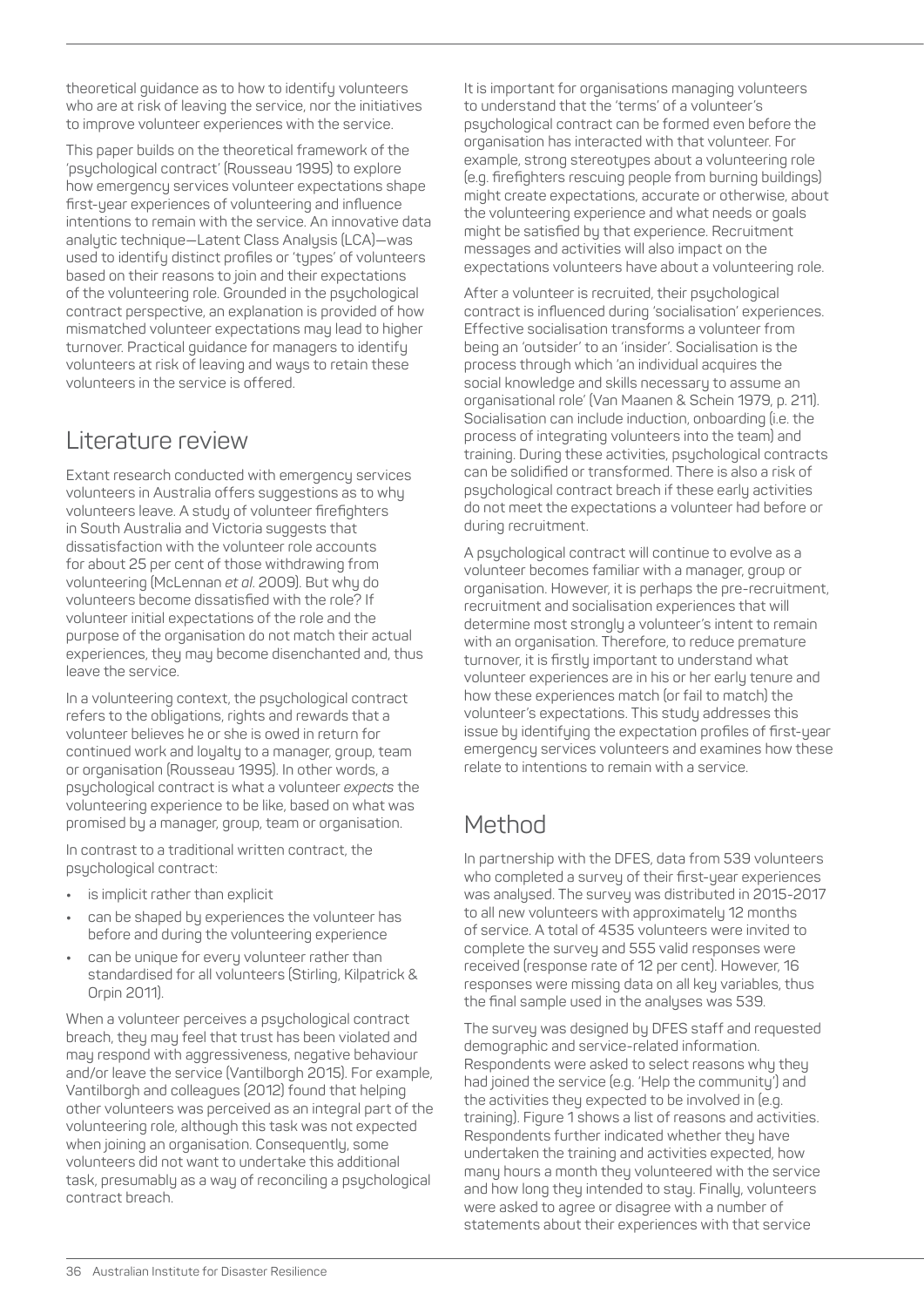#### Research

and its leadership (e.g. 'I feel included and part of the team' or 'Experienced volunteers and leadership keep to themselves').

The LCA statistical technique was used to analyse the data. In general terms, LCA identifies different subgroups (profiles) of people within a larger population (Muthén & Muthén 1998-2012). In concrete terms, the LCA was used to determine whether different types or profiles of emergency services volunteers existed based on the reported reasons for joining and the activities they expected to be involved in.

Three statistical criteria were used to determine how many sub-groups of emergency services volunteers exist. These were:

- **•** the Bayesian Information Criterion (BIC)
- **•** the measure of latent classification accuracy (entropy)
- **•** the Adjusted Lo-Mendell-Rubin likelihood-ratio Test (Adjusted LRT).

The preferred solution should have the lowest BIC value, entropy values closer to one and significant Adjusted LRT statistic (Wang & Wang 2012). Finally, nonparametric Kruskal-Wallis tests were used to compare the identified volunteer profiles on the status of other variables collected in the survey, such as demographics, experiences and intentions.<sup>1</sup>

### **Results**

Selected demographic characteristics of the sample are presented in Table 1. Respondents represented all Western Australia regions with the majority (42 per cent) from within the Perth metropolitan area, 20 per cent in the South West, 11 per cent in the Great Southern.<sup>2</sup> Interestingly, 12 per cent reported volunteering with two services. Overall, these distributions are representative of the volunteer population in terms of demographic characteristics, location and service.

The respondents' selected reasons to join the service and the expected activities (both coded as zeroes and ones) were used to identify the profiles of first-year emergency services volunteers. Based on these criteria, a three-profile solution was the best fit with the data<sup>3</sup> (BIC=11,721, entropy=0.84, Adjusted LRT=314.3, *p*<0.05).

Figure 1 shows the profiles along with the estimated probability that a volunteer from a given profile will select the corresponding reason to join the service and the activity expected once in the service. The three identified profiles of volunteers are labelled 'focused', 'overenthusiastic' and 'lost'. There was no difference in the gender composition for each profile.

The focused volunteers (57 per cent of all respondents, orange bars in Figure 1) reported a fairly clear and focused idea of why they joined the service; to help the community, learn new skills and seek camaraderie. The focused group also had a well-defined set of expectations regarding what their volunteering activities entail, especially with respect to training.

**Table 1: Demographic characteristics of respondents.**

| Sample characteristics                   | Percentage<br>of sample |
|------------------------------------------|-------------------------|
| Female                                   | 28%                     |
| Aged under 25                            | 17%                     |
| 26 to 35 years                           | 21%                     |
| 36 to 45 years                           | 21%                     |
| 46 to 55 years                           | 19%                     |
| Over 56 years                            | 23%                     |
| <b>Bush Fire Service</b>                 | 41%                     |
| <b>Volunteer Fire and Rescue Service</b> | 20%                     |
| <b>State Emergency Service</b>           | 19%                     |
| <b>Volunteer Fire Service</b>            | 13%                     |
| <b>Volunteer Marine Rescue Service</b>   | 12%                     |
| Volunteer Fire and Emergency Service     | 6%                      |
| Other service                            | 3%                      |

The overenthusiastic volunteers (13 per cent, maroon bars in Figure 1) mentioned a variety of factors to join the service and were the only group to report status, reputation and career path as reasons to volunteer. This group also expected to be involved in many different activities. A larger proportion of overenthusiastic volunteers were under 36 years of age (54 per cent compared to other profiles (i.e. focused, 41 per cent; lost, 24 per cent; *p*=.001).

The lost volunteers (30 per cent, blue bars in Figure 1) did not have a clear idea of what influenced them to join, aside from helping the community. Volunteers in this profile also did not have strong expectations regarding what they would do in the role, aside from providing emergency response and general help. A larger proportion of lost volunteers were over 55 years of age (34 per cent) compared to other profiles (i.e. focused, 18 per cent; overenthusiastic, 21 per cent). Further, a significantly larger proportion of lost volunteers were located in regional areas (39 per cent) as compared with metropolitan areas (17 per cent, *p*=.001).

<sup>1</sup> With binary variables of location and attendance at the call-out, the standard t-test was used to establish significance.

<sup>2</sup> In the analyses, all respondents from the areas other than Perth metropolitan are referred to as 'regional

<sup>3</sup> Fit statistics for the two-profile solution (BIC=11,880, entropy=0.76, Adjusted LRT=870.1, *p*<0.01). Fit statistics for the four-profile solution (BIC=11,721, entropy=0.79, Adjusted LRT=156.2, *p*<0.05).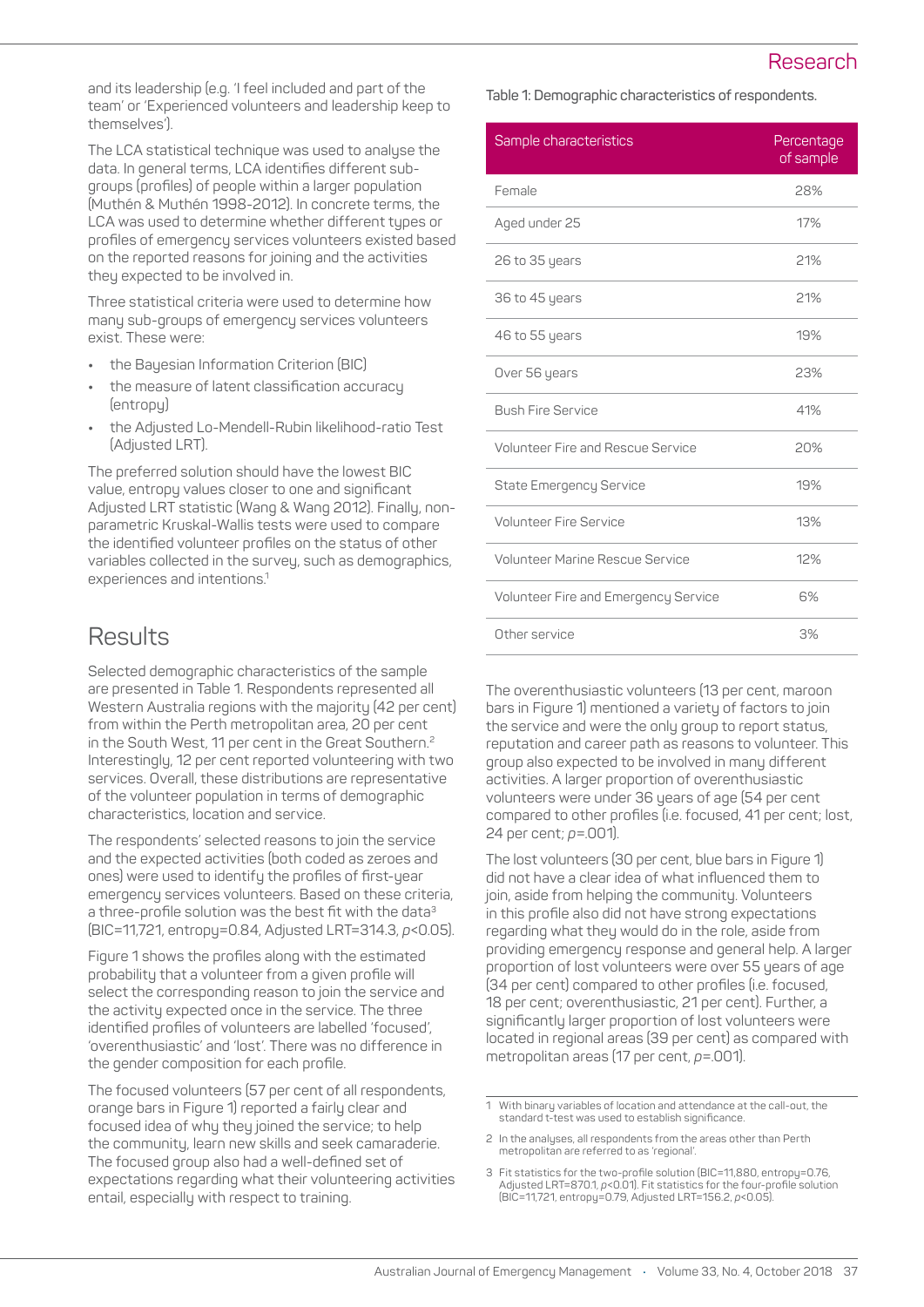

**Figure 1: Estimated probability for citing the different reasons to join the service and activity expected by volunteer profile.**

Figure 2 shows the volunteers responses when asked if they had undertaken the expected activities. 10 per cent of lost volunteers reported no activities in their first year. A larger proportion of overenthusiastic volunteers reported being involved in only some expected activities (31 per cent, *p*=.064).

A larger proportion of lost volunteers' reported volunteering for ten hours or fewer a month (46 per cent), compared to focused (37 per cent) and overenthusiastic volunteers (22 per cent, *p*=.059). A similar proportion of focused and overenthusiastic volunteers reported greater than 20 hours a month, on average, dedicated to the service. Only 64 per cent of lost volunteers reported attending a call-out in their first year, compared to 76 per cent of focused and 78 per cent of overenthusiastic volunteers.

On average, focused and overenthusiastic volunteers reported more positive experiences (mean of 3.2 and 4.0, respectively), compared to lost volunteers (mean of 2.1, *p*=.001). Finally, when asked how long they intended to remain with the service, a smaller proportion of the lost volunteers intended to volunteer in the long term (48 per cent), compared to overenthusiastic volunteers (66 per cent) and focused (59 per cent, *p*=.055). Figure 3 shows the intention to remain with the service by volunteer profile.

An interesting result was the larger proportion of overenthusiastic volunteers considering leaving the service in the near future or unsure about their length of volunteering (13 per cent), which was comparable to the lost volunteers (12 per cent).

### **Discussion**

The aim of this study was to identify profiles of first-year emergency services volunteers based on their reasons to join and expected activities. The study sought to identify how these expectations influence volunteers' experiences with the service and their intention to remain.

The three distinct profiles of first-year emergency services volunteers—focused, overenthusiastic and lost—primarily differed in the *number* of activities volunteers expected to be involved in and the *number* of motives they expected to satisfy by joining. The focused volunteers had a well-defined set of expectations about the activities they would undertake and the reasons for joining the service. Whereas the lost volunteers had barely any expectations and the enthusiastic volunteers were expecting many things. Having a well-defined set of expectations meant that focused volunteers had better experiences in their first year with the service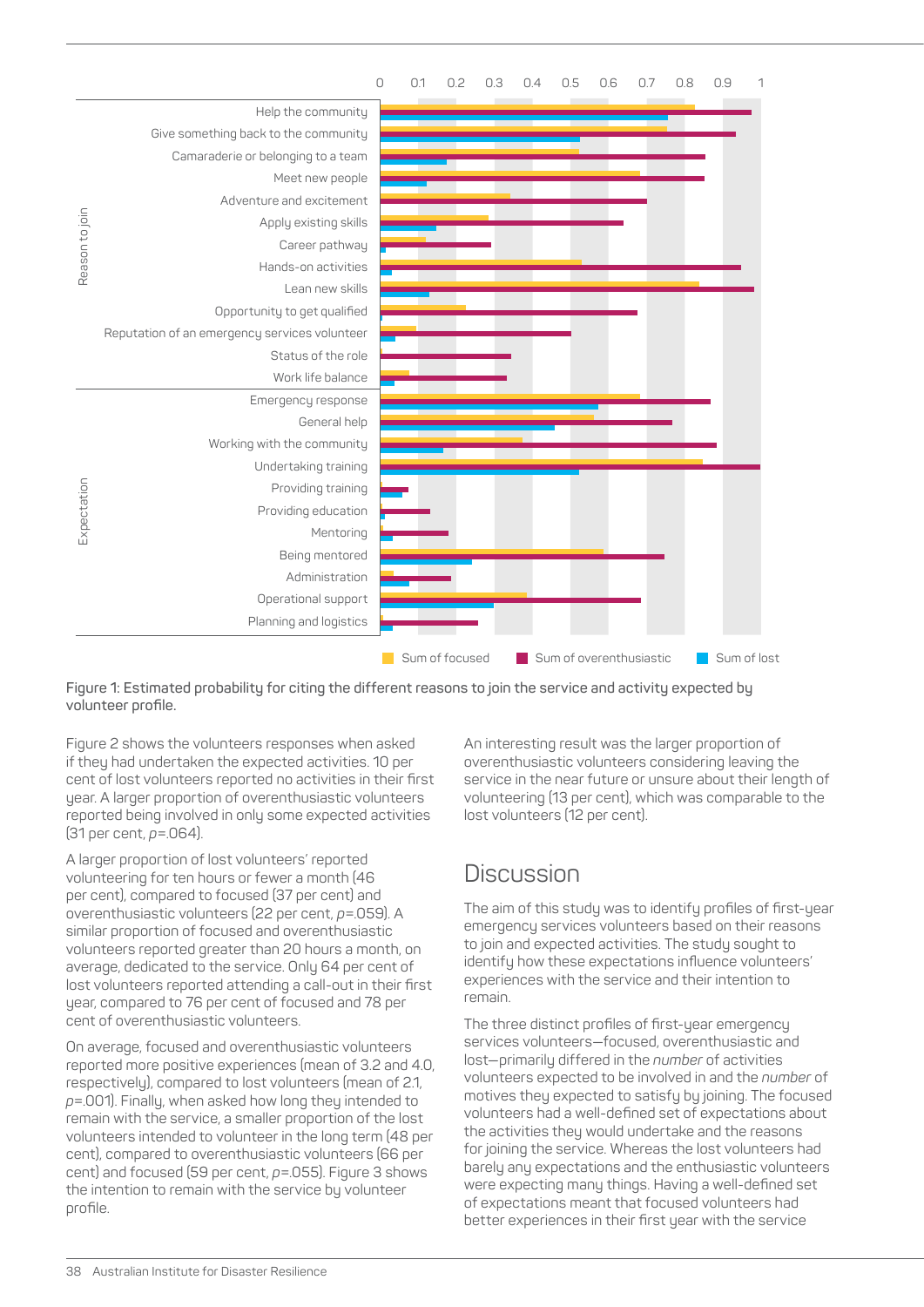

**Figure 2: Participant responses to 'Have you undertaken activities that you expected?'**

and were intending to continue volunteering for longer. This is consistent with the psychological contract perspective where realistic initial volunteer expectations (relative to the actual experiences of volunteering) lead to reduced turnover. However, there is a potential danger in that the focused volunteers might be too rigid in their expectations and lack the flexibility required to deal with the unexpected demands of the volunteering role (e.g. Vantilborgh *et al*. 2012).

The overenthusiastic volunteers were somewhat scattered in their expectations of the activities and their reasons for joining the service. Although having volunteers who are passionate and enthusiastic can be very beneficial for a service, there is a danger of a psychological contract breach occurring. For example, overenthusiastic volunteers might expect more activities than is actually possible, hence they report lower involvement with volunteering activities in the first year. Ultimately, this might lead to a lower intention to remain with the service for these volunteers, which is consistent with the psychological contract perspective.

Lost volunteers had minimal clarity about their reasons for joining the service and the expected activities. In line with the psychological contract perspective, these initial volunteer expectations influenced their experiences in that lost volunteers were involved in fewer activities, possibly because they did not know what they were expected to do as a volunteer. The findings suggest that the breach of psychological contract may occur when volunteers have *too little* expectations. This is evident as lost volunteers reported a significantly lower number of positive experiences in their first year and had a lower intention to stay with the service. Of concern was the finding that a large proportion of lost volunteers reside in regional areas, as these areas are potentially more reliant on volunteer services. Research suggests that emergency services volunteers are most frequently recruited informally, via existing social connections (Baxter-Tomkins & Wallace 2009). It is speculated that informal recruitment is especially widespread in regional areas and this could partially explain why a higher prevalence of the lost volunteers are in these areas.

The results of this profiling are consistent with previous research in the general volunteer population in Australia,



Research

**Figure 3: Intention to stay with the service by volunteer profile.**

which identified six psychographic segments of volunteers based on their motivations (Dolnicar & Randle 2007). The overenthusiastic volunteer profile is similar to 'dedicated volunteers' who perceive each of the motives for volunteering as relevant.

## Practical implications

The findings demonstrate the importance of applying psychological contract perspective in the recruitment and retention of volunteers. Active recruitment is often the first point of contact between a service and a prospective volunteer and interactions during the recruitment process can shape expectations. Emergency services organisations must be mindful that they provide positive, accurate and realistic information about the volunteering opportunity, lest new volunteers be disappointed by a mismatch between their expectations and experiences. For example, anecdotal evidence suggests that emergency services volunteers are often unprepared for the amount of training they need to undertake before becoming operational and do not realise how much idle time there might be between calls to assist. Such misconceptions of the volunteering role could be clarified by designing accurate recruitment materials and educating recruiters and managers in setting the right expectations.

Research suggests that volunteer managers and volunteers often have different expectations and obligations of the volunteering role (Taylor *et al*. 2006). It is possible that the mismatch between volunteer expectations and actual experiences occurs because managers communicate organisational expectations of volunteers at the recruitment stage rather than the expectations of volunteers of the organisation. Therefore, it is important that managers involve existing volunteers in the recruitment and socialisation stages of new volunteers. Existing volunteers can clarify actual roles and activities and facilitate a better match of volunteer expectations.

Finally, there are significantly more lost volunteers in regional areas. Regional communities depend heavily on the service rendered by emergency services volunteers.